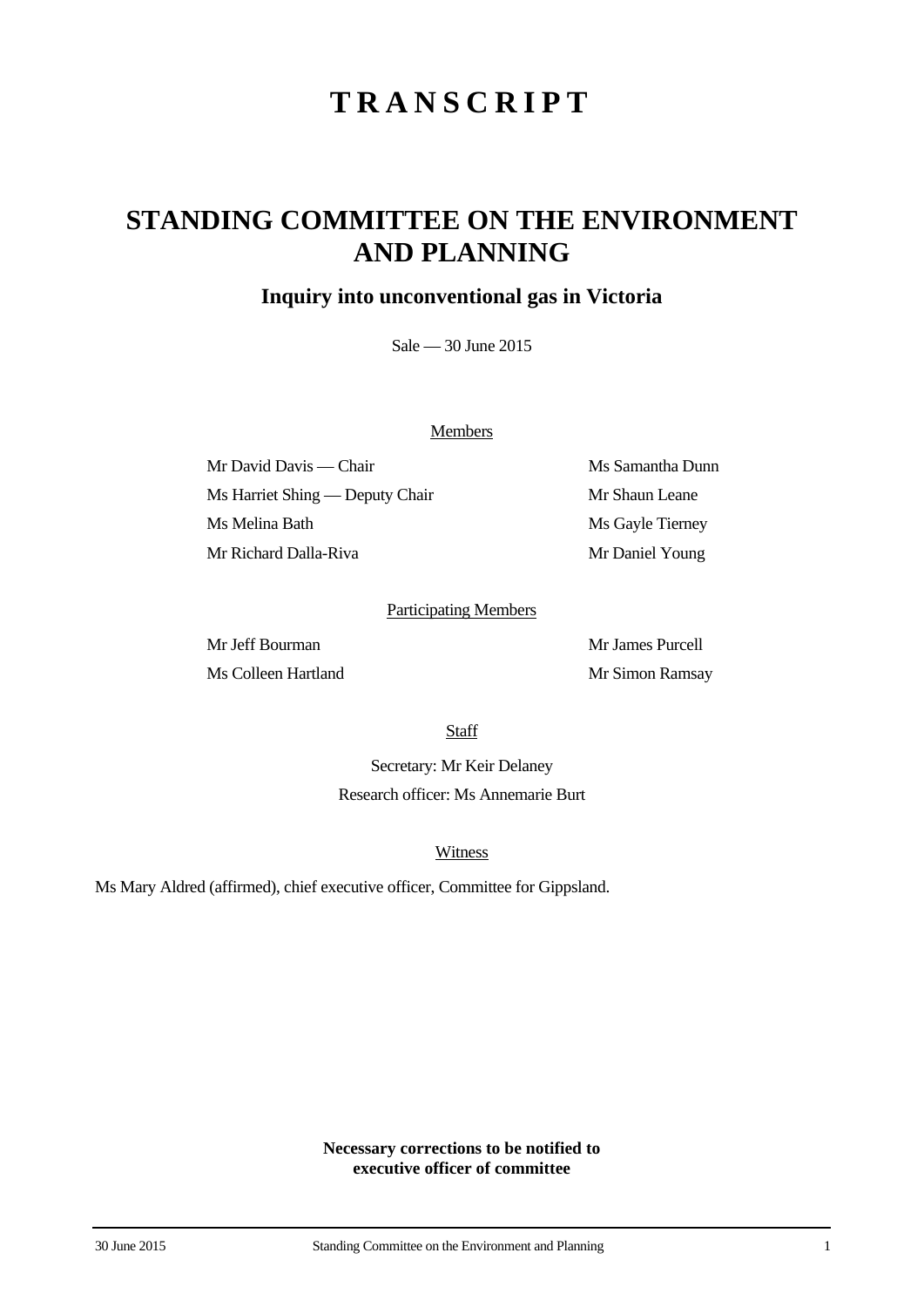**The CHAIR** — Welcome, Mary. If you can just give us your name and contact address, that will enable us to circulate transcripts and so forth.

**Ms ALDRED** — My position is chief executive officer of the Committee for Gippsland.

**Ms SHING** — Business address?

**Ms ALDRED** — It is

**The CHAIR** — Mary, we will just ask you to make an opening statement and then we will ask some questions.

**Ms ALDRED** — Thank you to this committee for the invitation to provide input into the inquiry into unconventional gas in Victoria. By way of background, the Committee for Gippsland was officially launched in 2011 and is a not-for-profit, industry-led advocacy organisation for the Gippsland region. We have nearly 90 member organisations ranging from community groups and not for profits, a university and TAFE, through to large ASX-listed businesses and sole trader organisations. Industry sectors include food processing and agribusiness, transport, manufacturing, higher education, retail and small business, tourism, energy and resources, and the electricity and water utilities sectors. We advocate on priorities that are of benefit to the Gippsland region via policy submissions, workshops and advocacy. The Committee for Gippsland's vision for the region is to help make Gippsland a premiere destination in Australia to live, work, invest and play.

In approaching the issues under consideration by this committee, the Committee for Gippsland's response is based on the following framework. Firstly, that safety and the environment are paramount. There is no stepping back from these imperatives. There needs to be absolute regard for water, land and the environment. The evidence on this needs to be determined by expert advice. At times there has been potential for parts of this debate to be overridden by highly vocal activists, and that has at times clouded a fact-based approach to some very important issues. Everyone is entitled to an opinion, but expertise on scientific and highly technical areas should be determined by those who are actually qualified to make such determinations.

Beyond the immediate discussion around onshore natural gas exploration, Victoria, as well as other jurisdictions, has the potential to undergo a future energy supply deficit. Victoria is still home to many energy-intensive trade-exposed manufacturing businesses which rely on the affordability and availability of gas as their primary energy source. Australian Paper in Maryvale is a perfect example of the type of business that has a large chunk of its future predicated on Victoria being able to navigate its way through this difficult public policy debate and come out of it on the other side with its future manufacturing capacity and competitiveness intact.

Manufacturing businesses are already under immense pressure, and one of the reasons for this is around supply and price of energy. Australian Paper has already announced that manufacturing operations at its Shoalhaven, New South Wales, site will close this year. If Australian Paper closed its Gippsland operations, the impact would be catastrophic for thousands of jobs, small businesses and the livelihoods of many in our region. Australian Paper's current gas contract will come to cessation in the near future, and it is my understanding that it has not been able to secure a new contract at the present time. It is also not in a position to be able to pass through the price increases it is experiencing on its energy.

Australian Paper is not alone in its concern around energy supply and security. The CEO of a major dairy processing company in Gippsland wrote to me during the previous government's consultation period and said:

I am increasingly aware of the pressure on gas prices that we are facing and believe Victoria is staring down the barrel of gas doubling within three years. Onshore gas isn't necessarily a supply remedy but it could provide a competitive advantage, especially to Gippslanders.

There is real concern about gas pricing and availability from a wide range of manufacturing businesses in Gippsland. Their ability to remain competitive and in some cases just merely viable, particularly when they face strong international competition, is a real issue that the community and government need to face up to. With the car manufacturing industry already undergoing a phased exit from Victoria, we cannot afford to lose our remaining manufacturing base, and they cannot afford to continue to absorb avoidable duress.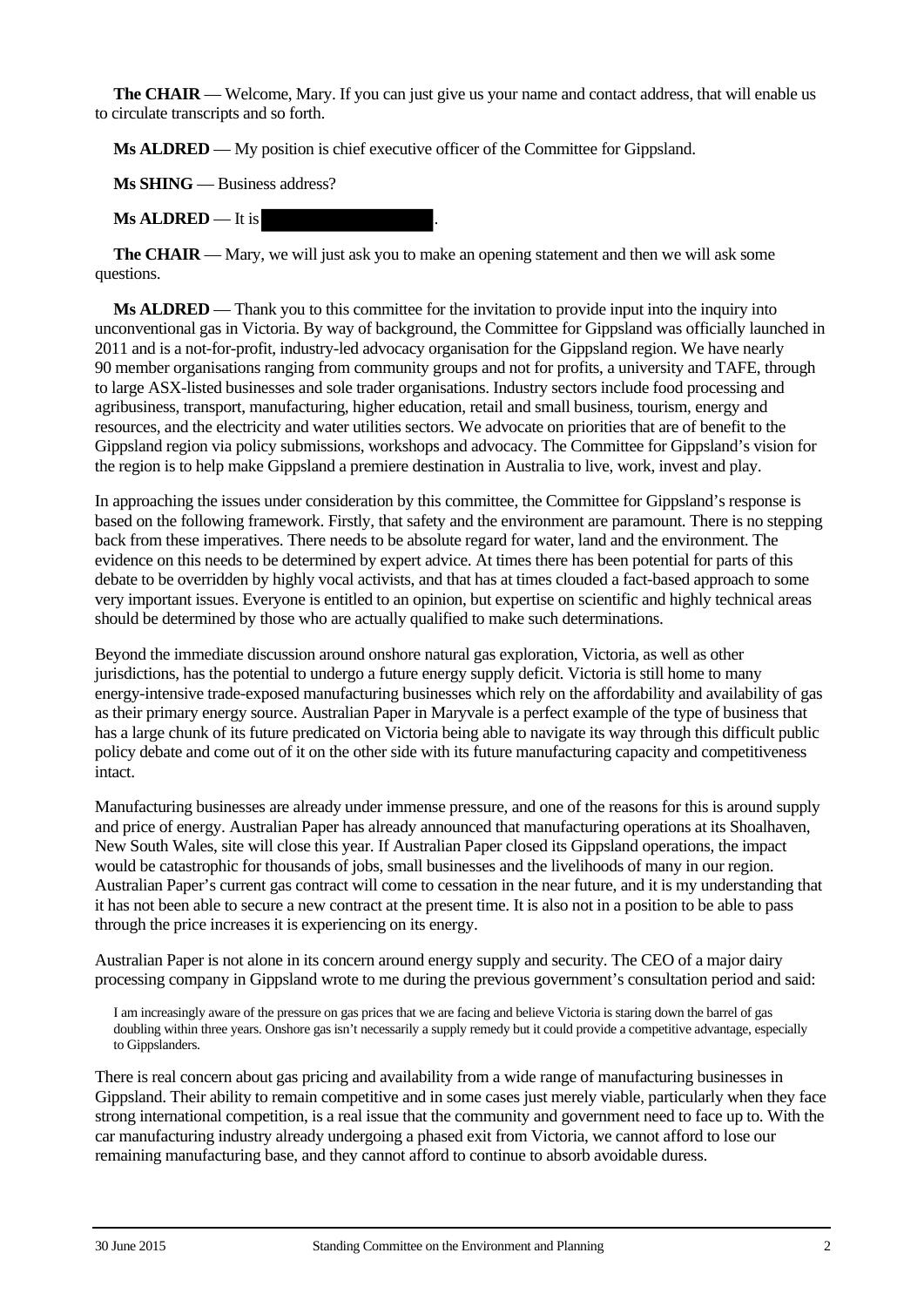Social licence is a big issue, and it needs to be considered as central to this discussion. Industry and businesses need to earn a social licence to operate, and the Committee for Gippsland believes there is scope within government agencies such as Regional Development Victoria to play a more proactive role in ensuring communities have access to factual and evidence-based information. Without that there is a vacuum quickly filled by other groups ready to impart their own facts, which are not always accurate and often do nothing to promote reasoned and informed community discussion. Government agencies can help to play a facilitator role that will assist in guiding an evidence-based discussion on this issue.

A lot of passionate rhetoric has been injected into this public discussion, and it has not always been entirely accurate or respectful of a diverse range of opinions on the subject. The community should have the right to be informed in a factual way and the previous government's public information sessions and independent facilitators around the state sought to help enable this. In contributing views on this issue, people also need to be able to feel free to speak frankly, even if their public opinions do not always accord with those of particular groups. That was a point made at times to a number of facilitators in the previous government's public consultation process on this.

The committee may be aware that in September 2014 a Deloitte Access Economics report was released on gas markets in Australia. It profiled Australian Paper as one of its case studies. It noted that Australian Paper operates three key facilities on Australia's east coast, including in Gippsland, which accounts for more than 95 per cent of Australian Paper's operations. The mill produces more than 580 000 tonnes of paper each year and is the largest private employer in Gippsland. It recently celebrated the opening of a \$90 million wastepaper recycling plant that will divert around 80 000 tonnes of wastepaper from Australian landfill. There are thousands of jobs and hundreds of contractors and small businesses whose livelihoods are tied to that business and the sustainability of many other communities in Gippsland. It cannot operate, though, without affordable and available fuel.

There is understandable concern about aspects of gas exploration, with legitimate questions asked. There is some concern in the community about the potential impact on the environment and agriculture in the Gippsland region. Many people who have raised these concerns are entirely legitimate and well-founded in their trepidation or opposition. There is an aspect of it, though, that has been fanned by a philosophy opposed to any form of mainstream energy development. Quite often the same groups that are running campaigns against onshore natural gas also have a fundamental opposition to coal-fired energy generation and at the other end of the spectrum even wind farm development. At some point it begs the question about how consumers can access affordable energy and how industry can continue to make things in our state.

Concerns about agricultural land, water and property rights need to be absolutely and fundamentally addressed in any part of this discussion via an engaged and informed community. This is where factual information and expert advice need to prevail on the outcome. This inquiry and before it the previous government's review and report have sought to facilitate important community engagement and investigate the scientific evidence required to make fact-based conclusions on the issues raised. That should be commended. At some point, though, industry needs both policy and investment certainty to make longer term decisions.

There has been a moratorium on gas exploration in Victoria for nearly three years. Either the evidence will be weighed up when the government considers the findings of this inquiry and there will be no capacity for an industry in Victoria to develop, or there will be an opportunity under tight regulations and rigorous safeguards. A decision either way is better than permanent indecision. Coming to no decision will adversely impact communities, industries and, more broadly, manufacturing businesses like Australian Paper which are already weighing their future ability to continue to operate.

**The CHAIR** — Mary, can I thank you for that submission and follow up with a couple of questions. I am particularly interested in this Deloitte study on the gas market. That is the eastern seaboard?

**Ms ALDRED** — That is correct, Chair.

**The CHAIR** — Yes. Is there work that looks specifically at Victoria — and even a step more narrowly, Gippsland — in terms of the gas market?

**Ms ALDRED** — They did a number of case studies in this particular report, and Australian Paper was one of them, along with agribusiness — with a particular food company which was outside Victoria — and another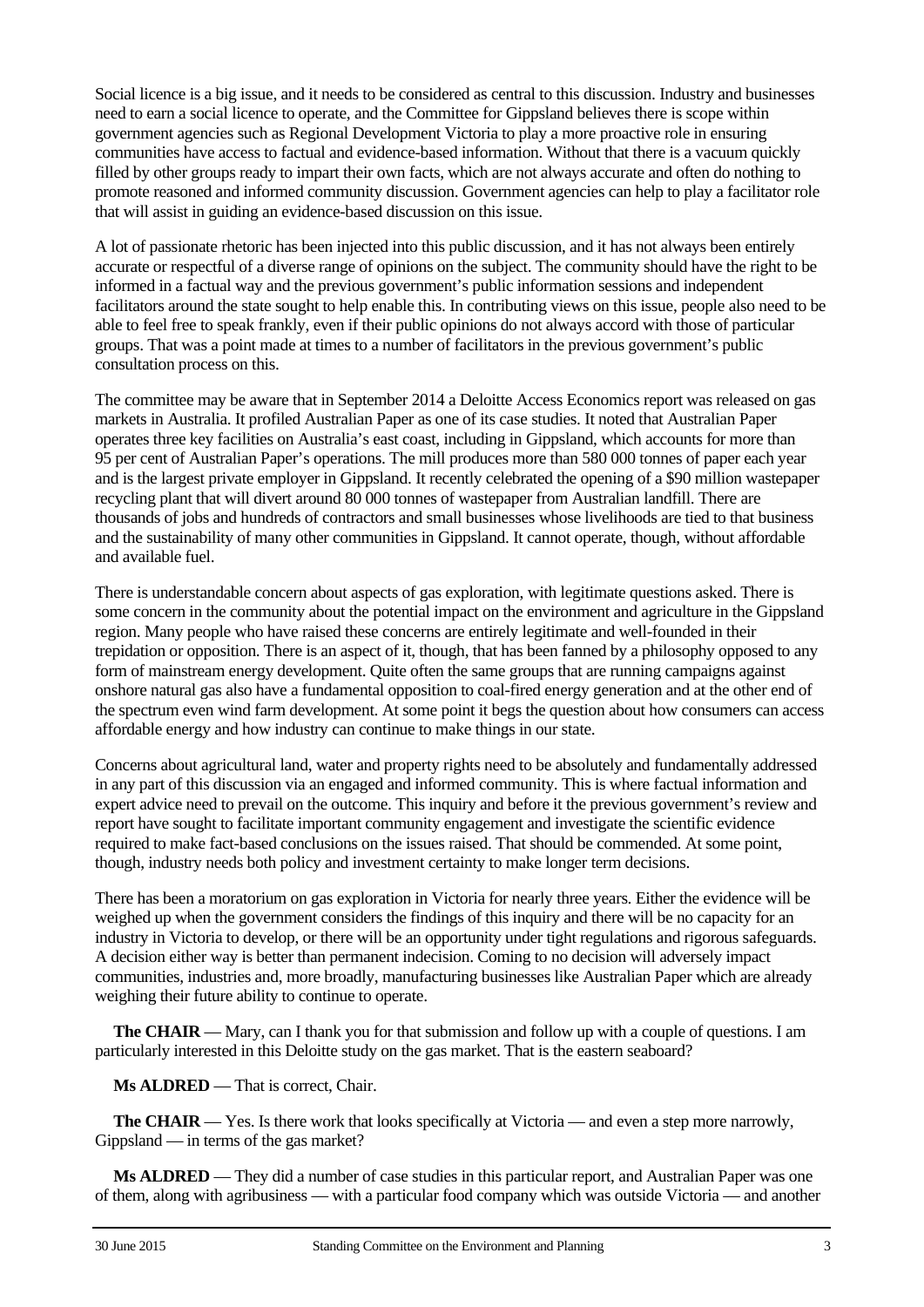manufacturing business. What they sought to do was look at a broader spectrum of energy-intensive, sometimes trade-exposed businesses and how their future competitiveness and profitability is impacted by the supply and availability of energy to their businesses.

**The CHAIR** — What I am trying to understand here is that essentially what I think you are trying to say is that there is evidence that if there are not new gas sources found, there will be increased costs and reduced or uncertain supply for industry in Victoria but more specifically in Gippsland.

**Ms ALDRED** — That is correct, Chair. Looking at the available evidence from that report and a number of other studies undertaken, there are two key challenges emerging. One is for industry, which I have touched on in my statement, but also for consumers. There is a very important issue around potential fuel poverty but also more broadly for consumers who cannot afford to pay any more than they are already paying for household energy.

**The CHAIR** — What is fuel poverty?

**Ms ALDRED** — Fuel poverty is something that in international markets — it has had quite a lot of coverage in England, where people literally cannot afford to pay their utility bills and suffer as a result of that. For example, there are pensioners in winter who cannot afford to pay their heating bill and so on.

**Ms SHING** — Hi, Mary. I have noted from your contribution today and also from my own understanding of what C for G's membership comprises that you have members who are directly invested in areas where relief for gas pricing is a priority, but also you have members for whom the future of the dairy industry and primary production in agriculture is paramount. So in terms of representing your members and understanding their respective positions on risk as far as risk to gas availability on the one hand versus potential for damage to agricultural product on the other goes, how have you formulated a position as the Committee for Gippsland that takes account of these tensions within your membership?

**Ms ALDRED** — Sure. As you would be aware, Deputy Chair, having had an extensive engagement with our organisation and a lot of our member businesses, we have a very broad spectrum of membership. We have got Australian Paper as a member. We have got water utilities as members, as well as dairy processors, Esso Australia and Lakes Oil as members — so a very broad spectrum of membership. We consult extensively with those members, but at the end of the day our policy positions are brought to the fore on the basis of overall benefit for the region, not one commercial interest for a particular member.

Talking to our dairy processing members, they obviously have dual considerations of being an energy-intensive business but also being very concerned about environmental and land stewardship and wanting to ensure that in securing energy for their business there are no adverse effects to land or environment as well. So we have been able to encapsulate very broad, sometimes not always agreeable with one another, input on this issue.

**Ms SHING** — And from the agricultural perspective in terms of looking at everything, from — I don't know — green leafy vegetables right through to beef production, have you formulated any sort of specific position around the concerns those members of the Committee for Gippsland hold around potential risks to the land?

**Ms ALDRED** — The main area of feedback — and we consult regularly and often — is around energy supply and energy security. There are overall comments about the need to protect agricultural land, water and soil, but specifically it often comes back to energy availability.

**Ms BATH** — I was just going to ask a similar thing in terms of dairy production and dairy farming in general, and I am wondering whether or not in your 90-odd membership there is a group of representatives from the dairy industry there. Are they concerned? Do you talk to them, or is there discussion around the vetoing rights within that, Mary?

**Ms ALDRED** — Property rights are absolutely important to this discussion. Certainly the Victorian Farmers Federation has had a bit to say on that, and broadly we would support what they have said around vetoing rights and property rights.

**Mr LEANE** — I am just trying to get my head around the Committee for Gippsland and the concern the committee has about accessible, affordable energy supply, which leads the committee to believing that coal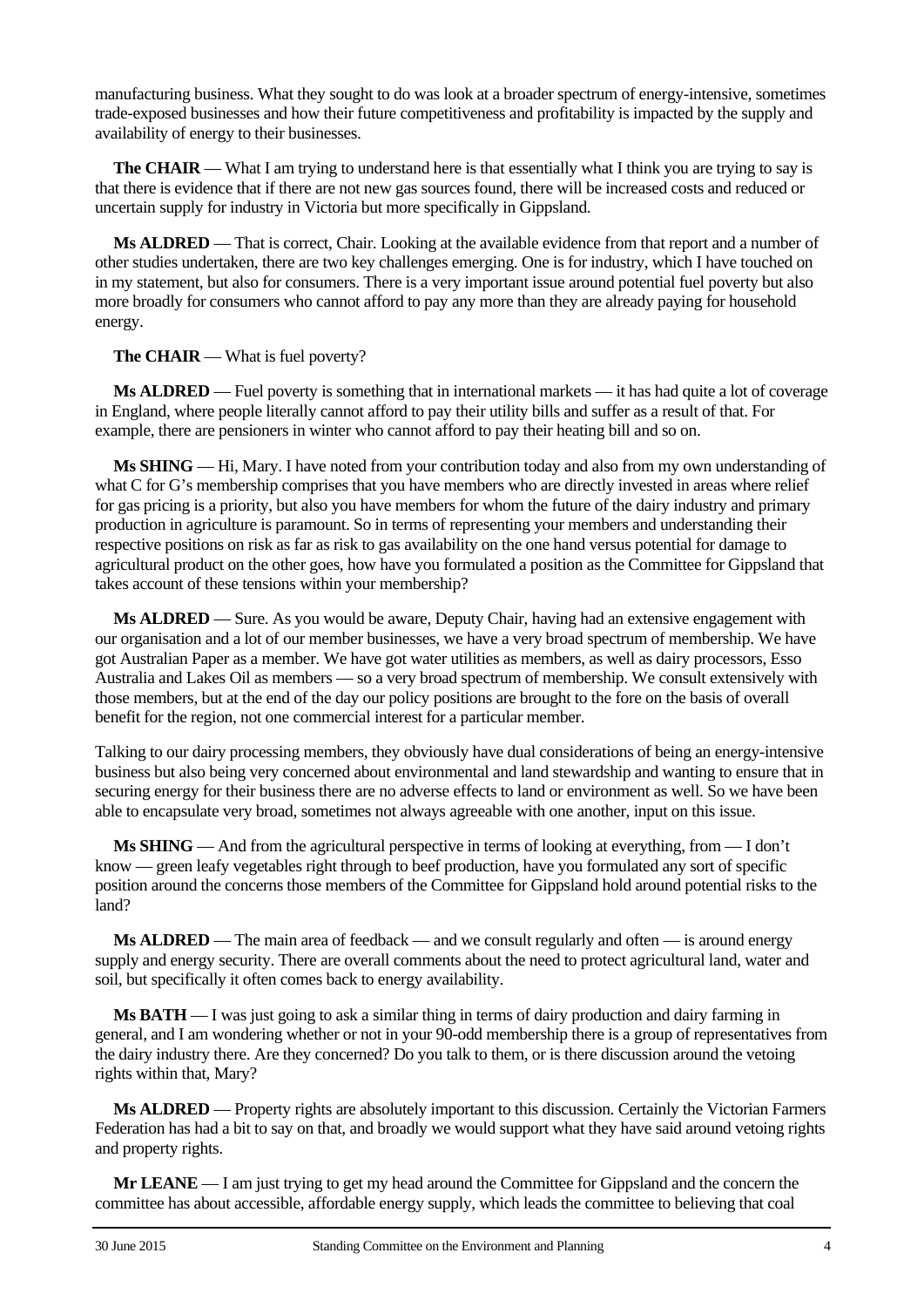seam gas exploration could be an answer. The concern I have is that we are only at a point where there is potential exploration to see if it is actually there. So if it is not there, what is the further answer? If it is not there, is the committee lobbying for some wind generation as a backstop if this is the policy and respective policy? If that is the committee's policy, is there a backstop, or is there a second or third or fourth answer that the committee could look towards, considering the dire concerns the committee has with some of the major employers and companies in Gippsland?

**Ms ALDRED** — We are certainly very interested in continuing to engage with particularly large energy users in the region, but we take a fuel-neutral approach, so we would not go out and earmark only wind generation, for example, to go and continue to develop. We are interested in looking at a range of technology opportunities that can benefit businesses, industry and communities in Gippsland. If expert advice comes back to this inquiry or the government and says, 'Actually, there is really limited to no opportunity in pursuing this particular avenue', then we would accept that and work with industry, government and other stakeholders to pursue other opportunities that would be able to provide a viable fuel source to those businesses.

**Ms HARTLAND** — I have two questions. I was interested in your comments about how you thought that the community consultation had been very well done. In evidence given to us from the shires this morning they felt that it was very poor. The evidence we have had from communities this afternoon was that they have felt it was very poor. So I am trying to understand how the people who have actually needed to be engaged in that consultation feel that it was very poor, yet you felt that it was quite good — or your organisation felt it was good.

**Ms <b>ALDRED** — I do not think I used the words 'quite good' or 'very good'; I think I said this government's inquiry and the previous government's efforts at community consultation were commendable, and in speaking to the facilitator as part of the previous government's inquiry, it was very good to have the opportunity to be able to put those views in that forum. But I cannot speak for other stakeholders' experiences.

**Ms HARTLAND** — Could you also talk about your organisation in terms of — does everybody who belongs to your organisation support unconventional gas exploitation?

**Ms ALDRED** — No, I am sure they do not.

**Ms HARTLAND** — All right. That was not clear from your presentation. Could you give us an idea of how many members do support it and how many members do not?

**Ms ALDRED** — I could not, no.

**Ms HARTLAND** — Would you be able to supply that to the committee?

**Ms ALDRED** — That would depend on individual businesses having a stated view. As you can understand, there are many individuals and many individual businesses that do not have a stated formal view on that issue, and if they feel strongly about it, they are very entitled and welcome to forward those views.

**Ms HARTLAND** — But you are presenting today on behalf of your committee, which has a range of organisations, and I felt from your presentation you were saying that your organisation totally supports — —

**Ms ALDRED** — No, I do not think I did say that, with respect.

**Ms HARTLAND** — I would have to go back and read it again, but that was clearly the impression I was getting. I would like that clarified. So you are saying that your committee does not totally support unconventional gas, or it does, or some of your members do, and some of them do not? I am sorry. I am just confused about what you are saying.

**Ms ALDRED** — Sure. Just to help you, we are very concerned about large manufacturing businesses in Gippsland not having availability and affordability of fuel, whatever generation source that may entail into the future. We are also concerned that there be an evidence and fact-based approach to this issue. I do not think that is unclear.

**Ms HARTLAND** — I will go back and re-read, and I will probably email you some questions, because I do not think that was clear at all.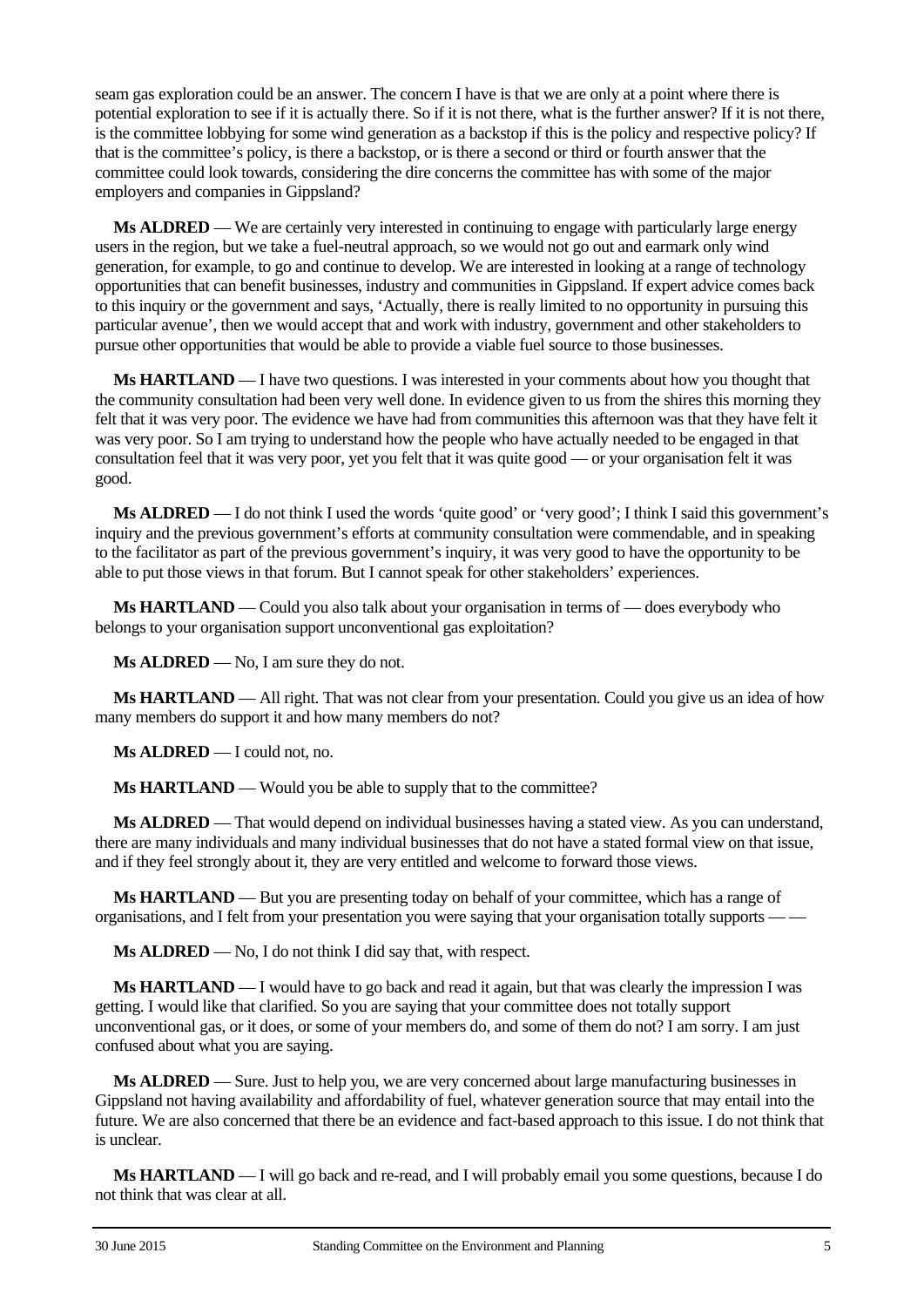#### **Ms ALDRED** — Okay.

**Mr YOUNG** — It has been suggested as recently as today that an export market created from this gas would drive costs up. How would you counter that argument, and what do you think could be done to mitigate that?

**Ms ALDRED** — I would not put a counter argument to that. I would suggest that there are some very comprehensive studies and economic modelling that might be able to provide some more insight on that.

**Mr DALLA-RIVA** — Thanks, Mary, for presenting on behalf of the committee. I know this has sort of been touched on, but I have consistently asked during the day about the issues of the dairy industry and the agricultural industry, which are very important for export, and also about issues relating to the impact of having the unconventional gas industry placed in the area of Gippsland. Is there a view within the Committee for Gippsland about potential adverse impacts internationally from having such an industry in what is classed as a world-class dairy industry?

**Ms ALDRED** — Dairy is crucially important to Gippsland. We produce about 26 per cent of the nation's milk output. We have some incredibly important dairy processing projects underway at the moment. For example, Murray Goulburn in Leongatha have invested about \$20 million in outfitting their factory to be able to produce infant milk powder and export that to China — likewise Burra Foods in Leongatha. We are not just aiming to be the food bowl of the country, but the delicatessen of the world — being able to have that capacity to manufacture very high-value products and export them to international markets. Part of that is going to be predicated on being competitive and having affordable and secure access to energy; and for energy-intensive businesses like dairy processers and even at the farm gate, dairy farms, as a prominent producer area, having long-term certainty of planning availability in that energy area is crucially important to the ability of Gippsland's dairy sector to be able to develop at a world-class level.

**Mr DALLA-RIVA** — I understand the argument for low-cost energy and world-class facilities. There is an underlying assumption in your argument that, by having onshore gas, all of a sudden gas is going to be cheaper. Is there any evidence to suggest that is the case?

**Ms ALDRED** — With respect, I do not think I put that argument.

**Mr DALLA-RIVA** — Let us track back. I think we have all picked that as maybe a distant connection. I certainly got that as a direct connection, but correct me if I am wrong. We had world-class — —

**The CHAIR** — I think it might have been about supply, the reliability —.

**Mr DALLA-RIVA** — The supply of gas.

**Ms ALDRED** — With respect, Mr Dalla-Riva, there are two distinctions here. One is the availability of gas, because a lot of manufacturing businesses use gas as their primary source of energy fuel.

**Mr DALLA-RIVA** — Yes, I understand that.

**Ms ALDRED** — We are emphasising that as an important issue but certainly not making the direct correlation that exploration of onshore natural gas is the absolute answer to that.

**Ms SHING** — Richard, to clarify, there was a quote that Mary made earlier from a member about gas price increases. I think she read out that onshore gas is not necessarily a remedy, but it could provide — I am paraphrasing here — a competitive edge, so I think that probably gets to the heart of saying that it might provide some stopgap.

**Ms ALDRED** — Thank you, Deputy Chair.

**Ms SHING** — But it is not certain as to what it might do down the track.

**Mr DALLA-RIVA** — So there are no benefits by having onshore unconventional gas for the manufacturers directly.

**Ms ALDRED** — That is not a position I am putting forward.